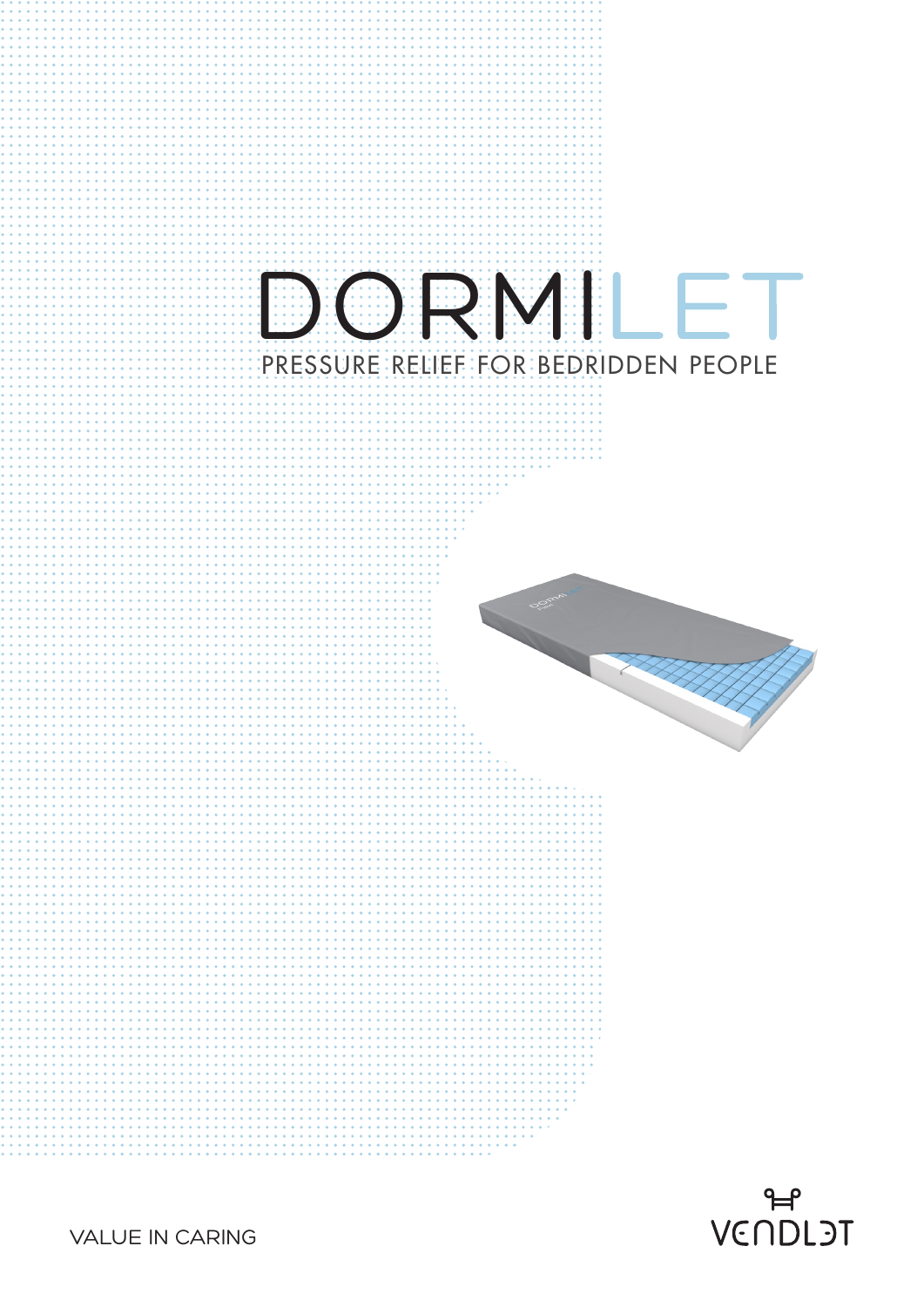

# UNIQUE STRUCTURE

**DORMILET Flexi** is the next generation of foam mattresses. It is a mattress that is designed to have the optimum effect together with the profiling functions of a bed. This combined with unique design protected cuts in the foam offers great comfort for the bedridden person combined with good pressure relieving properties.

DORMILET Flexi consists of two different types of foam. The bottom of the mattress and the side structure are made of firm foam. This foam frame has specially developed cutouts, which means that the mattress is aligned with the bed when for instance the back or leg support is elevated.

Inside the foam frame there is softer foam which also has a unique cutout. This cutout provides the foam with unusually great adaptability to the curvatures of the body, which offers great pressure distribution and comfort.



# SLIDE ZONE

## STABILITY AND COMFORT

CMHR foam of the best quality has been used, which in combination with the special cuts and the unique slide zone gives particularly good comfort for the bedridden person.

At the same time, the stable foam frame secures comfortable and easy transfers where the user feels safe and stable - even when sitting on the edge of the mattress.

Possibility of customised mattresses in other widths. Extension pieces of 10, 15 or 20 cm can be purchased separately. See the back for additional information.

DORMILET Flexi has a very special slide zone. The slide zone is under the entire upper part of the body and is designed to reduce shear and friction between the bedridden person and the mattress when the back support is elevated - e.g. when a sitting position in the bed is made.

The structure means that the friction and shear normally existing between the bedridden person and the mattress is now relocated to occur inside the mattress between the two different types of foam. This not only reduces shear and friction under the back but also the pressure under the pelvis is reduced considerably.

There is a two year warranty on cover, foam and pump.

# **DORMILET** Flexi

**MEDIUM RISK Categories 1-2**

### TARGET GROUP

The target group is the active/moderately active bedridden person who has up to medium risk of developing pressure sores or who has already developed sores up to and including category 2. Maximum user weight is 160 kg.

### **WARRANTY**

| Item no. | <b>Name</b> | Size                      |
|----------|-------------|---------------------------|
| 5200000  | Flexi 80    | $200 \times 80 \times 14$ |
| 5200001  | Flexi 8.5   | $200 \times 85 \times 14$ |
| 5200003  | Flexi 88    | $200 \times 88 \times 14$ |